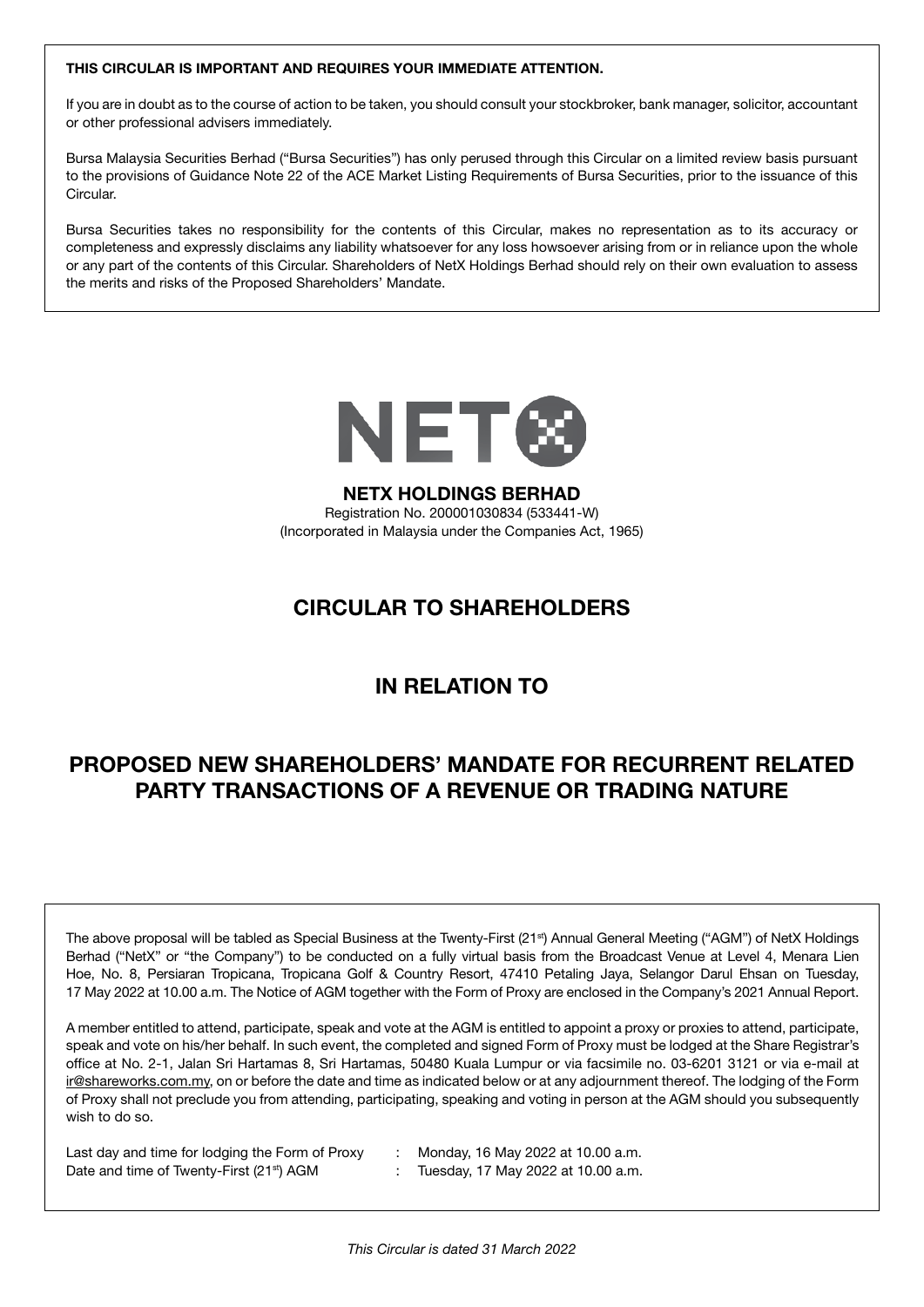### **DEFINITIONS**

For the purposes of this Circular, except where the context otherwise requires, the following definitions shall apply:

| "Act"                               |   | The Companies Act, 2016 as amended from time to time, and includes every statutory<br>modification or any re-enactment thereof for the time being in force                                                                                                                                                                                                                  |  |  |
|-------------------------------------|---|-----------------------------------------------------------------------------------------------------------------------------------------------------------------------------------------------------------------------------------------------------------------------------------------------------------------------------------------------------------------------------|--|--|
| "AGM"                               |   | <b>Annual General Meeting</b>                                                                                                                                                                                                                                                                                                                                               |  |  |
| "ARMC"                              |   | The Audit and Risk Management Committee of NetX                                                                                                                                                                                                                                                                                                                             |  |  |
| "Board"                             |   | The Board of Directors of NetX                                                                                                                                                                                                                                                                                                                                              |  |  |
| "Bursa Securities"                  |   | Bursa Malaysia Securities Berhad                                                                                                                                                                                                                                                                                                                                            |  |  |
| "Circular"                          |   | Circular to Shareholders in relation to the Proposed Shareholders' Mandate                                                                                                                                                                                                                                                                                                  |  |  |
| "Director"                          |   | Shall have the same meaning given in Section 2(1) of the the Capital Markets and Services Act<br>2007 and includes any person who is or was within the preceding 6 months of the date on which<br>the terms of the transaction were agreed upon, a director or a chief executive of NetX or any<br>other company which is a subsidiary of NetX or a holding company of NetX |  |  |
| "DGB"                               |   | DGB Asia Berhad                                                                                                                                                                                                                                                                                                                                                             |  |  |
| "DGB Group"                         |   | DGB and its subsidiaries                                                                                                                                                                                                                                                                                                                                                    |  |  |
| "EFTPOS"                            |   | Electronic Funds Transfer at the Point of Sale                                                                                                                                                                                                                                                                                                                              |  |  |
| "EPS"                               |   | Earnings per Share                                                                                                                                                                                                                                                                                                                                                          |  |  |
| "Fintec"                            |   | Fintec Global Berhad                                                                                                                                                                                                                                                                                                                                                        |  |  |
| "Fintec Group"                      |   | Fintec and its subsidiaries                                                                                                                                                                                                                                                                                                                                                 |  |  |
| "LPD"                               |   | 15 March 2022, being the latest practicable date prior to the printing of this Circular                                                                                                                                                                                                                                                                                     |  |  |
| "Listing Requirements"              |   | ACE Market Listing Requirements of Bursa Securities, including any amendments made in<br>respect thereof from time to time                                                                                                                                                                                                                                                  |  |  |
| "Major Shareholder(s)"              |   | Means a person who has an interest or interests in one or more voting shares in a Company and<br>the number or the aggregate number of those shares, is:                                                                                                                                                                                                                    |  |  |
|                                     |   | 10% or more of the total number of all voting shares in the Company; or<br>(a)                                                                                                                                                                                                                                                                                              |  |  |
|                                     |   | 5% or more of the total number of all voting shares in the Company where such person is<br>(b)<br>the largest shareholder of the Company,                                                                                                                                                                                                                                   |  |  |
|                                     |   | and includes any person who is or was within the preceding 6 months of the date on which the<br>terms of the transaction were agreed upon, such major shareholder of the company or any other<br>company which is its subsidiary or holding company.                                                                                                                        |  |  |
|                                     |   | For the purpose of this definition, "interest in shares" has the meaning given in Section 8 of the Act                                                                                                                                                                                                                                                                      |  |  |
| "Mlabs"                             |   | Mlabs Systems Berhad                                                                                                                                                                                                                                                                                                                                                        |  |  |
| "Mlabs Group"                       |   | Mlabs and its subsidiaries                                                                                                                                                                                                                                                                                                                                                  |  |  |
| "NetX" or "the Company"             |   | <b>NetX Holdings Berhad</b>                                                                                                                                                                                                                                                                                                                                                 |  |  |
| "NetX Group" or "the Group"         |   | NetX and its subsidiaries                                                                                                                                                                                                                                                                                                                                                   |  |  |
| "NetX Share(s)" or "Share(s)"       |   | Ordinary Shares of NetX                                                                                                                                                                                                                                                                                                                                                     |  |  |
| "NA"                                |   | Net assets attributable to ordinary equity holders of NetX                                                                                                                                                                                                                                                                                                                  |  |  |
| "Proposed Shareholders"<br>Mandate" |   | Proposed new shareholders' mandate for NetX Group to enter into RRPT(s) of a revenue or<br>trading nature                                                                                                                                                                                                                                                                   |  |  |
| "Related Party(ies)"                |   | Director(s), major shareholder(s) or person(s) connected with such director(s) or major<br>shareholder(s) of NetX. For the purpose of this definition, "Director(s)" or "Major Shareholder(s)"<br>shall have the meaning given in Rule 10.02 of the Listing Requirements                                                                                                    |  |  |
| "RRPT(s)"                           |   | A transaction entered into by the Company or its subsidiaries which involves direct or indirect<br>interest, of a Related Party, which is recurrent, of a revenue or trading nature and which is<br>necessary for day to day operations of the NetX Group                                                                                                                   |  |  |
| "RM" and "sen"                      |   | Ringgit Malaysia and sen, respectively                                                                                                                                                                                                                                                                                                                                      |  |  |
| "Shareholders"                      |   | Shareholders of NetX                                                                                                                                                                                                                                                                                                                                                        |  |  |
| "Substantial Shareholder(s)"        |   | A person who has interest or interests in one or more voting Shares in the Company and the<br>number of that Share, or aggregate number of those Shares, is not less than 5% of the total<br>number of all the voting Shares in the Company                                                                                                                                 |  |  |
| "XOX"                               | ÷ | <b>XOX Bhd</b>                                                                                                                                                                                                                                                                                                                                                              |  |  |
| "XOX Group"                         |   | XOX and its subsidiaries                                                                                                                                                                                                                                                                                                                                                    |  |  |
| "2021 Annual Report"                |   | Annual Report of NetX issued for the financial year ended 30 November 2021                                                                                                                                                                                                                                                                                                  |  |  |
|                                     |   |                                                                                                                                                                                                                                                                                                                                                                             |  |  |

Words incorporating the singular shall, where applicable, include the plural and vice versa and words incorporating the masculine gender shall, where applicable, include the feminine and neuter genders and vice versa. Reference to persons shall include a corporation, unless otherwise specified.

Any reference in this Circular to any enactment is a reference to that enactment as for the time being amended or re-enacted. Any reference to a time of a day in this Circular shall be a reference to Malaysian time, unless otherwise specified.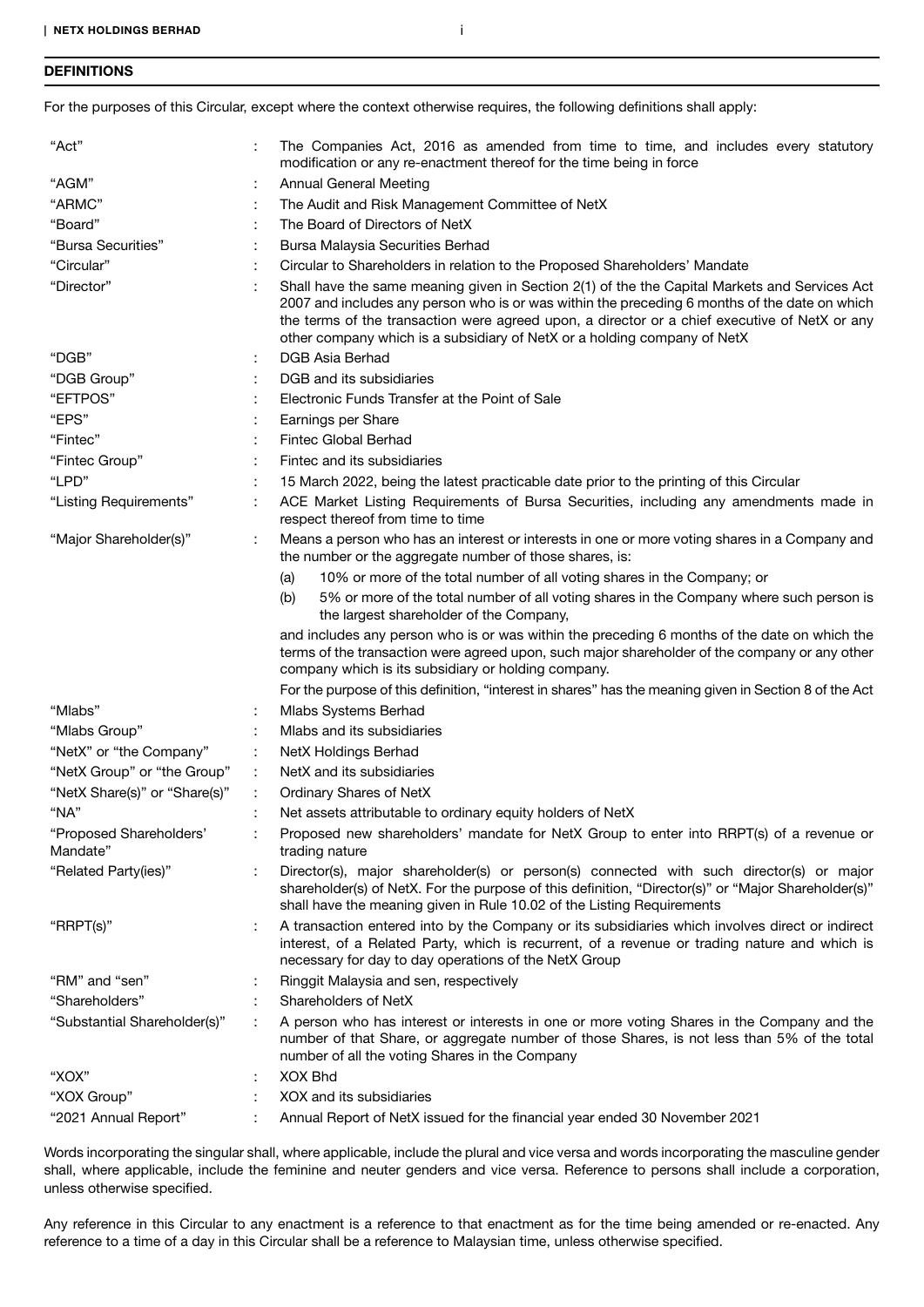# TABLE OF CONTENTS

|                | LETTER TO THE SHAREHOLDERS CONTAINING :          | <b>PAGE</b>    |
|----------------|--------------------------------------------------|----------------|
| $\mathbf{1}$ . | <b>INTRODUCTION</b>                              | 1              |
| 2.             | DETAILS OF THE PROPOSED SHAREHOLDERS' MANDATE    | $\overline{2}$ |
| 3.             | RATIONALE FOR THE PROPOSED SHAREHOLDERS' MANDATE | 9              |
| 4.             | EFFECTS OF THE PROPOSED SHAREHOLDERS' MANDATE    | 9              |
| 5.             | INTEREST OF DIRECTORS / MAJOR SHAREHOLDERS       | 9              |
| 6.             | APPROVALS REQUIRED                               | 10             |
| 7 <sub>1</sub> | DIRECTORS' RECOMMENDATION                        | 10             |
| 8.             | ANNUAL GENERAL MEETING                           | 10             |
| 9.             | <b>FURTHER INFORMATION</b>                       | 10             |
|                | <b>APPENDIX I</b>                                | 11             |
|                | EXTRACT OF THE NOTICE OF AGM                     | 12             |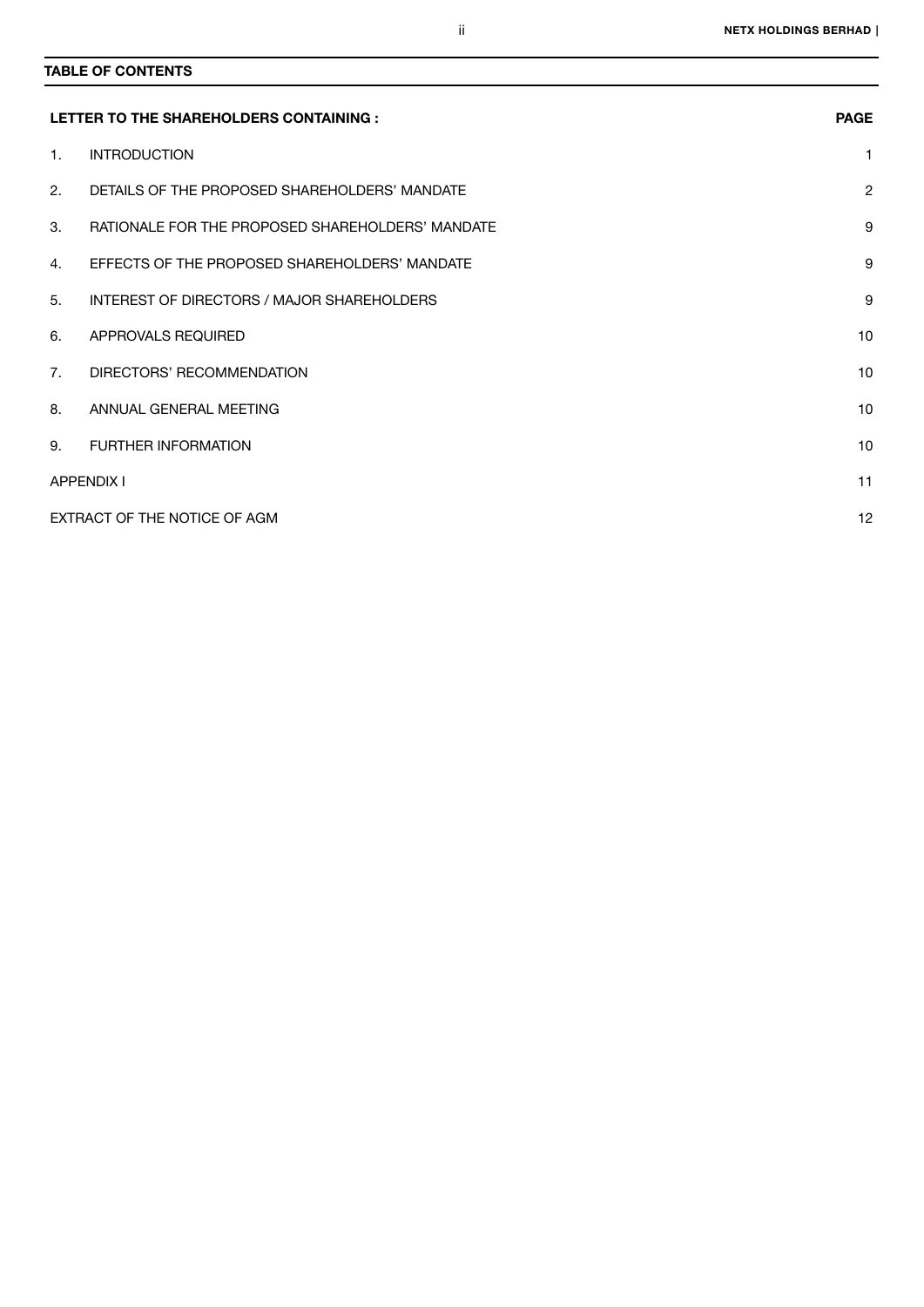

Registered Office: 22-09, Menara 1MK No. 1 Jalan Kiara, Mont Kiara 50480 Kuala Lumpur

31 March 2022

### Board of Directors:

| Tan Sik Eek   | (Executive Director)                     |
|---------------|------------------------------------------|
| Chu Chee Peng | (Independent Non-Executive Director)     |
| Ong Siew Min  | (Independent Non-Executive Director)     |
| Yong Ket Inn  | (Non-Independent Non-Executive Director) |

#### To : The Shareholders of NetX

Dear Sir/Madam,

# PROPOSED SHAREHOLDERS' MANDATE

### 1. INTRODUCTION

On 29 March 2022, the Board of Directors of NetX announced that the Company has proposed to seek its shareholders' approval for the Proposed Shareholders' Mandate pursuant to Rule 10.09 of the Listing Requirements at the Twenty-First (21<sup>st</sup>) AGM of the Company.

The purpose of this Circular is to provide you with the relevant information of the Proposed Shareholders' Mandate and to seek your approval for the Ordinary Resolution pertaining to the Proposed Shareholders' Mandate to be tabled at the forthcoming Twenty-First (21<sup>st</sup>) AGM, which will be held on Tuesday, 17 May 2022 at 10.00 a.m. The notice of the Twenty-First (21<sup>st</sup>) AGM together with the Form of Proxy is enclosed in the 2021 Annual Report of the Company for the financial year ended 30 November 2021.

SHAREHOLDERS OF NETX ARE ADVISED TO READ AND CONSIDER THE CONTENTS OF THIS CIRCULAR CAREFULLY BEFORE VOTING ON THE ORDINARY RESOLUTION PERTAINING TO THE PROPOSED SHAREHOLDERS' MANDATE AT THE FORTHCOMING AGM.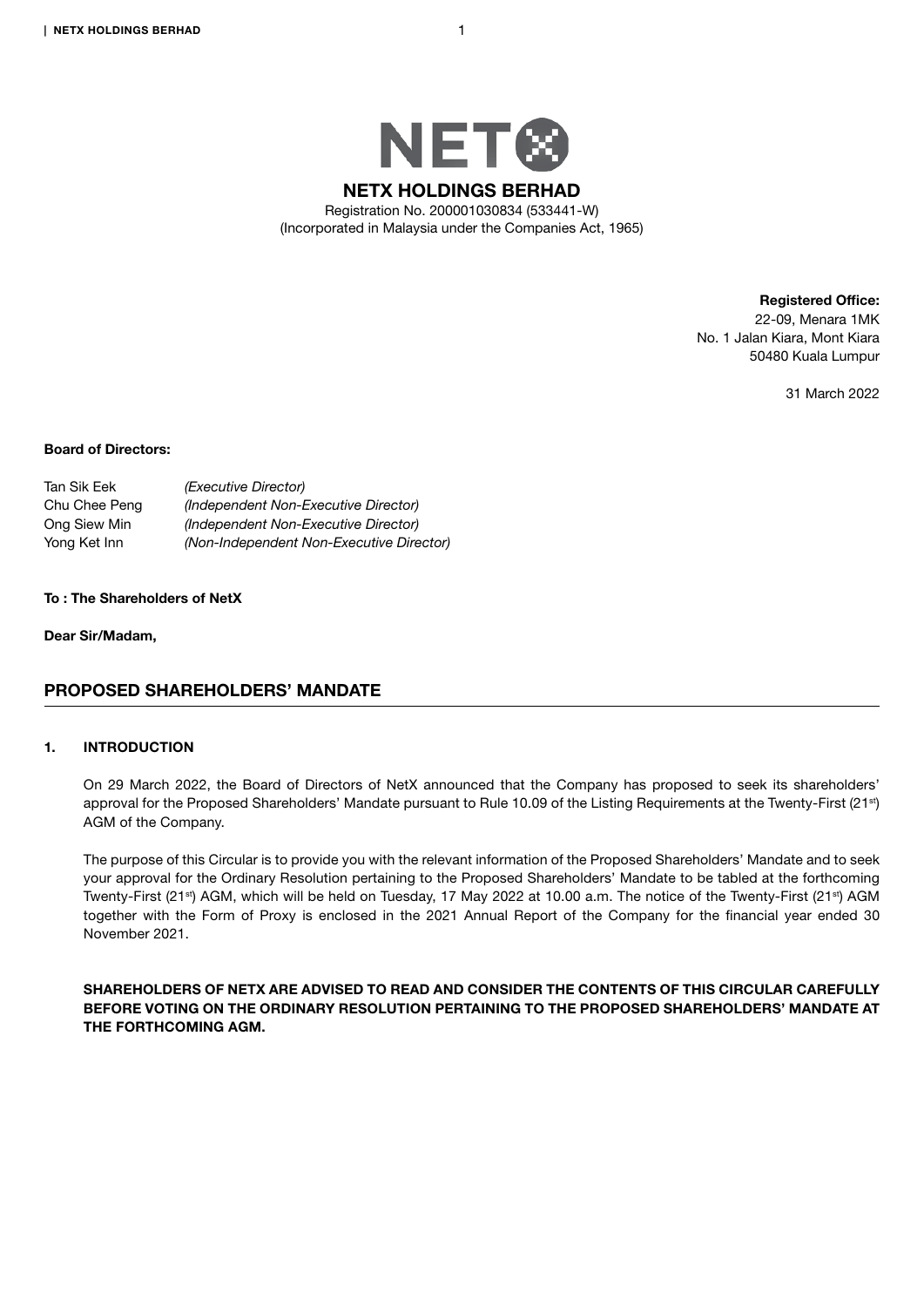Pursuant to Rule 10.09(2) of the Listing Requirements, a listed issuer may seek a mandate from its shareholders in respect of RRPT(s) subject to the following:

- (a) the transactions are in the ordinary course of business and are on terms not more favourable to the Related Parties than those generally available to the public;
- (b) the shareholders' mandate is subject to annual renewal and disclosure is made in the annual report of the aggregate value of the transactions conducted pursuant to the shareholders' mandate during the financial year where the aggregate value is equal to or more than the threshold below in relation to a listed issuer with an issued and paid-up capital of RM60.0 million and above :
	- (i) the consideration, value of the assets, capital outlay or costs of the RRPT(s) is RM1.0 million or more; or
	- (ii) the percentage ratio of such RRPT(s) is 1% or more,

whichever is the higher.

- (c) the listed issuers' circular to shareholders for the shareholder mandate includes the information as may be prescribed by Bursa Securities. The circular must be submitted to Bursa Securities together with a checklist showing compliance with such information;
- (d) in a meeting to obtain shareholders' mandate, the interested directors, interested major shareholders or interested person connected with a director or major shareholder; and where it involves the interest of an interested person connected with a director or major shareholder, such directors or major shareholder, must not vote on the resolution to approve the RRPT(s). An interested director or interested major shareholder must also ensure that persons connected with him abstain from voting on the resolution approving the RRPT(s); and
- (e) the listed issuer immediately announces to Bursa Securities when the actual value of a RRPT(s) entered into by the listed issuer, exceeds the estimated value of the RRPT(s) disclosed in the circular by 10% or more and must include the information as may be prescribed by Bursa Securities in its announcement.

#### 2.1 Principal Activities of NetX Group

The principal activity of NetX is investment holding, research and development of software, system design, integration and installation and provision of information technology services, while its subsidiaries and their principal activities are set out in the table below:

| <b>Name of Company</b>               | Held $(\%)$ | <b>Equity Interest</b> Principal Activities                                                                                                                                                                                                                                     |  |
|--------------------------------------|-------------|---------------------------------------------------------------------------------------------------------------------------------------------------------------------------------------------------------------------------------------------------------------------------------|--|
| <b>Direct Subsidiaries of NetX</b>   |             |                                                                                                                                                                                                                                                                                 |  |
| Ariantec Sdn, Bhd.                   | 100         | Provision of turnkey solutions on the network infrastructure,<br>security management and rental of EFTPOS terminals.                                                                                                                                                            |  |
| e-FX Sdn. Bhd.                       | 100         | Provision of services relating to information technology<br>including trading of computer software and hardware and<br>investing and trading in currencies and precious commodities.                                                                                            |  |
| Sungei Wang Holdings Sdn. Bhd.       | 100         | Property and investment holding.                                                                                                                                                                                                                                                |  |
| Sungei Wang Plaza Sdn. Bhd.          | 100         | Property and investment holding.                                                                                                                                                                                                                                                |  |
| GEM Pay Sdn. Bhd.                    | 99.31       | Provision of Master Merchant and subcontractor services.                                                                                                                                                                                                                        |  |
| First United Technology Limited      | 90          | Provision of software licensing, maintenance and support<br>services.                                                                                                                                                                                                           |  |
| <b>Indirect Subsidiaries of NetX</b> |             |                                                                                                                                                                                                                                                                                 |  |
| * Subsidiaries of Ariantec Sdn. Bhd. |             |                                                                                                                                                                                                                                                                                 |  |
| GFM Live Sdn, Bhd.                   | 100         | Business of consultation, supply and commissioning of<br>information technologies relating to provision of lifestyle<br>mobile app; management of local entertainments/ lifestyle<br>talents, influencers, key opinion leaders; distribute and trading<br>of food and beverage. |  |
| NetX Digital Limited                 | 100         | Trading of information technology related hardware and<br>software equipment.                                                                                                                                                                                                   |  |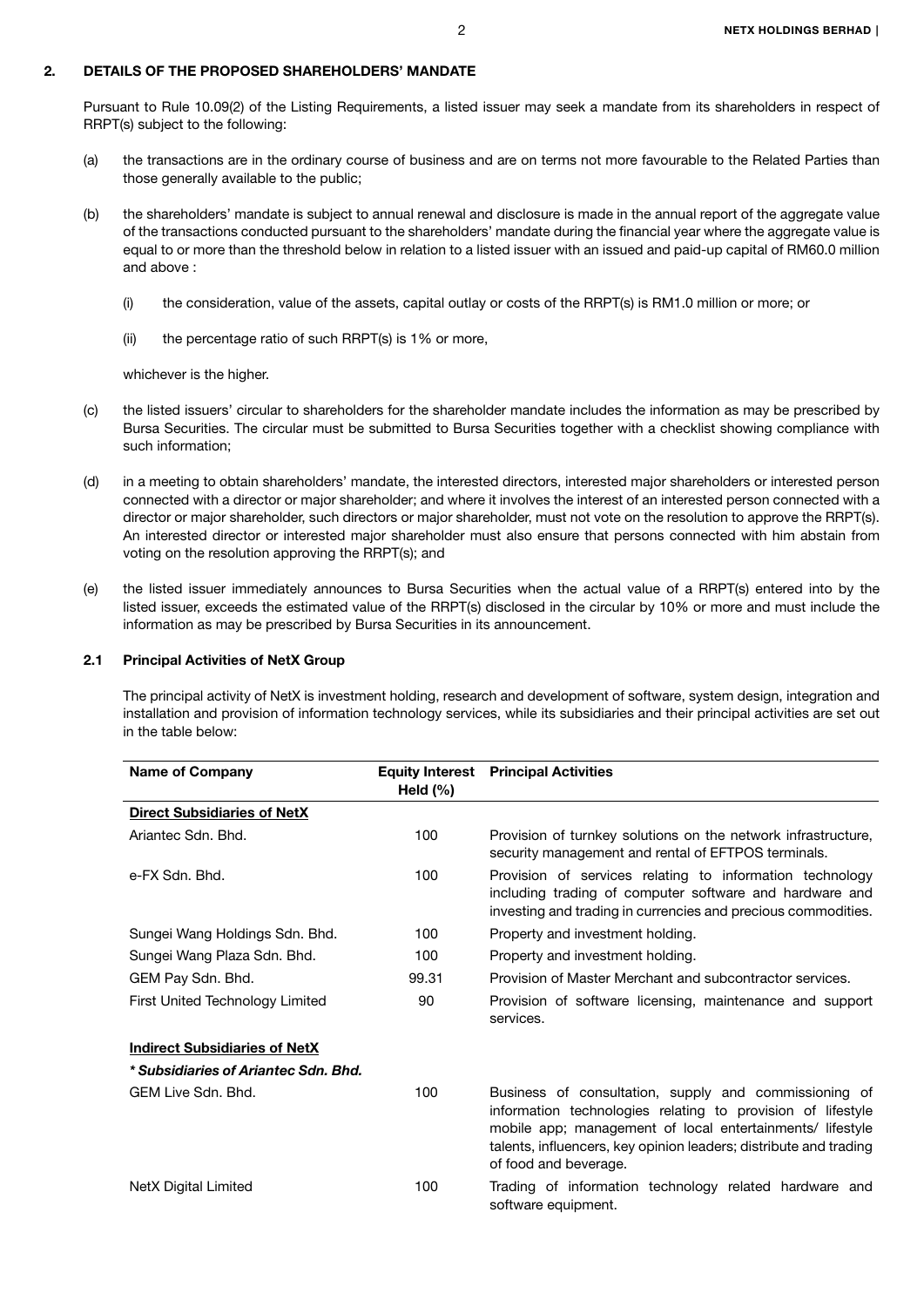# 2.1 Principal Activities of NetX Group (Cont'd)

| <b>Name of Company</b>                            | Held $(\%)$ | <b>Equity Interest</b> Principal Activities                                                 |
|---------------------------------------------------|-------------|---------------------------------------------------------------------------------------------|
| <b>Indirect Subsidiaries of NetX (Cont'd)</b>     |             |                                                                                             |
| * Subsidiary of e-FX Sdn. Bhd.                    |             |                                                                                             |
| EFX Global Pty Ltd                                | 100         | Dormant.                                                                                    |
| * Subsidiary of GEM Pay Sdn. Bhd.                 |             |                                                                                             |
| eMicro Capital (M) Sdn. Bhd.                      | 60          | Investment holding company and management advisory.                                         |
| * Subsidiary of GEM Live Sdn. Bhd.                |             |                                                                                             |
| GEM Excite Sdn. Bhd.                              | 100         | Provision of the rental services for all types of machinery and<br>equipment.               |
| * Subsidiary of NetX Digital Limited              |             |                                                                                             |
| NetX Digital Taiwan Limited                       | 100         | Trading of information technology related hardware and<br>software equipment.               |
| * Subsidiaries of eMicro Capital (M)<br>Sdn. Bhd. |             |                                                                                             |
| Estamp Solutions Sdn. Bhd.                        | 100         | Engaged in computer-programming activities.                                                 |
| Emicro Services Sdn. Bhd.                         | 100         | Business of licensed moneylenders and other related services;<br>Trading of motor vehicles. |
| * Associates company of e-FX Sdn. Bhd.            |             |                                                                                             |
| Mountain Money Sdn. Bhd.                          | 49          | Money services business.                                                                    |

Due to the diversity of NetX Group, it is anticipated that NetX Group would, in the normal course of business, continue to enter into transactions with the Related Parties, details of which are set out in Section 2.4 below. It is likely that such transactions will occur with some degree of frequency and could arise at any time.

The Board proposes to seek the shareholders' approval for the Proposed Shareholders' Mandate for the NetX Group to enter into transactions in the normal course of business within the classes of Related Parties set out in Section 2.4 below, provided such transactions are entered into at arm's length and on normal commercial terms which are not more favourable to the Related Parties than those generally available to the public and are not detrimental to the minority shareholders. Such mandate will enable the Group to enter into the RRPT(s) without the necessity, in most instances, to make the otherwise announcement or to convene meetings in order to procure specific prior approval of its shareholders. The RRPT(s) will also be subject to the review procedures set out in Section 2.6 below.

### 2.2 Categories of RRPT(s)

The types of RRPT(s) to be covered by the Proposed Shareholders' Mandate includes the following :

(a) Provision of turnkey solutions on network infrastructure, security management, system design, system integration and installation including supply of related software and hardware and provision of related software and hardware maintenance and support services.

In the course of NetX Group's business, it is anticipated that NetX Group may enter into RRPT(s) by providing solutions on network infrastructure, security management, system design, system integration and installation including supply of related hardware and provision of related software and hardware maintenance and support services to and/or from the Related Parties.

### (b) Leasing/renting/letting of Asset as Offices or Retail Lots

In the course of the NetX Group's business, it is anticipated that transactions with Related Parties under this category will include leasing/renting/letting of office premises or retail lots to and/or from the Related Parties.

### (c) Provision of software development and maintenance, website maintenance, cloud related services, video conferencing services and related products or services

In the course of NetX Group's business, it is anticipated that NetX Group may enter into RRPT(s) to acquire software development and maintenance for NetX mobile application such as Gem Spot, eFX, eMicro and others, website maintenance, cloud related services, video conferencing services and related products or services from the Related Parties.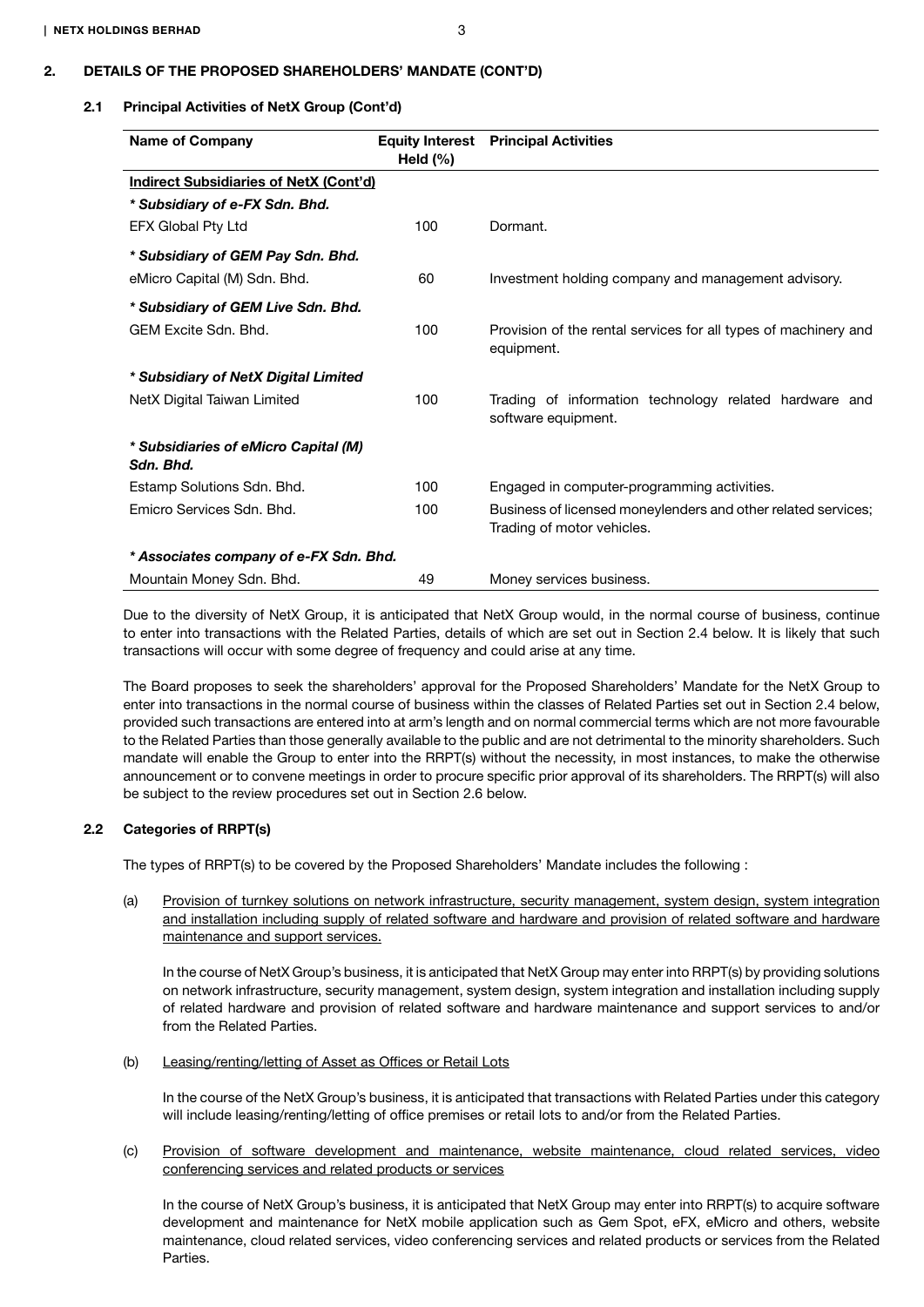#### 2.2 Categories of RRPT(s) (Cont'd)

### (d) Provision of mobile and wireless telecommunication products and services

In the course of NetX Group's business, it is anticipated that NetX Group may enter into RRPT(s) to acquire mobile and wireless telecommunication products and services, including mobile cellular packages from the Related Parties. The mobile and wireless telecommunication products and services will be incorporated into NetX payment terminals or payment solutions which will be rented out or sold to merchants.

### (e) Provision of Master Merchant services, mobile payment solutions, mobile payment software licensing and mobile payment terminal

In the course of NetX Group's business, it is anticipated that NetX Group may enter into RRPT(s) to provide master merchant services, mobile payment solutions, mobile payment software licensing and mobile payment terminal, including sales or rental or maintenance of mobile payment terminal and cashless e-wallet payment solutions or payment platform to and/or from the Related Parties.

#### (f) Provision of management services

In the course of NetX Group's business, it is anticipated that NetX Group may enter into RRPT(s) to provide share management services such as property management services, legal services or any shared services with the Related Parties.

### (g) Provision of advertising services

In the course of NetX Group's business, it is anticipated that NetX Group may enter into RRPT(s) to provide advertising services to and/or from the Related Parties.

#### (h) Payment of fees

In the course of NetX Group's business, it is anticipated that NetX Group may enter into RRPT(s) relating to the payment of the fees to the Related Parties for referring their customer to NetX's micro financing product which will be payable upon the repayment from the said customer.

#### (i) Provision of celebration events planning and gifting services

In the course of NetX Group's business, it is anticipated that NetX Group may enter into RRPT(s) to provide celebration events planning and gifting services to the Related Parties.

The inclusion of the abovementioned transactions in the Proposed Shareholders' Mandate will facilitate such transactions by NetX Group with the Related Parties that arise in the normal course of operations of the Group in a more expeditious manner.

#### 2.3 Validity Period of the Proposed Shareholders' Mandate

The Proposed Shareholders' Mandate is subject to annual renewal. In this respect, any authority conferred by the Proposed Shareholders' Mandate, if approved by the shareholders, shall take effect from the passing of the ordinary resolution proposed at the forthcoming AGM and shall continue to be in force until:

- (a) the conclusion of the next AGM of NetX following the general meeting at which such mandate was passed, at which time it will lapse, unless by a resolution passed at the general meeting, the mandate is renewed;
- (b) the expiration of the period within which the next AGM of the Company after the date is required to be held pursuant to Section 340 (2) of the Act (but shall not extend to such extension as may be allowed pursuant to Section 340 (4) of the Act); or
- (c) revoked or varied by resolution passed by the shareholders in general meeting,

### whichever is earlier.

Thereafter, approval from shareholders will be sought for the renewal of the Proposed Shareholders' Mandate.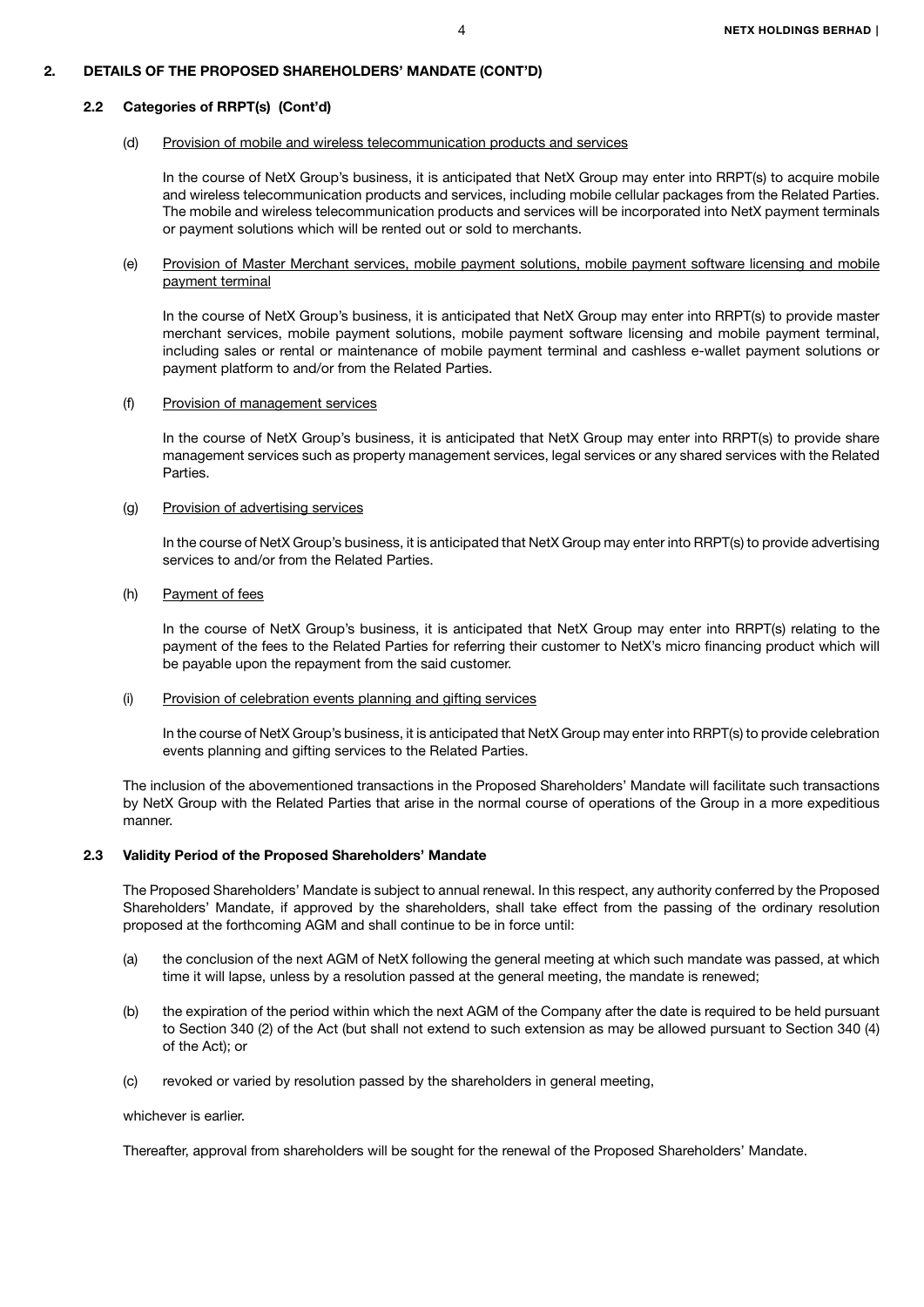# 2.4 Classes of Related Parties and Nature of RRPT(s)

The Proposed Shareholders' Mandate will apply to the transactions with the following Companies:

| <b>Related Party</b><br>and its Principal<br><b>Activities</b>                                                                                                                                                               | <b>NetX</b><br>Group -<br><b>Transacting</b><br>Party | <b>Nature of Transaction with</b><br><b>NetX Group</b>                                                                                                                                                                                                                                                                                                                                                                                                                                                     | <b>Estimated</b><br>aggregate value<br>of transaction for<br>the period from<br>the forthcoming<br>Twenty-First (21 <sup>st</sup> )<br>AGM to the next<br>AGM* | <b>Interested Director and</b><br><b>Major Shareholders</b><br>and nature of their<br>relationship with<br><b>Related Party</b>                                                                                                                                                                              |
|------------------------------------------------------------------------------------------------------------------------------------------------------------------------------------------------------------------------------|-------------------------------------------------------|------------------------------------------------------------------------------------------------------------------------------------------------------------------------------------------------------------------------------------------------------------------------------------------------------------------------------------------------------------------------------------------------------------------------------------------------------------------------------------------------------------|----------------------------------------------------------------------------------------------------------------------------------------------------------------|--------------------------------------------------------------------------------------------------------------------------------------------------------------------------------------------------------------------------------------------------------------------------------------------------------------|
| Fintec Group -<br>Technology<br>incubation,<br>investment holding,<br>manufacturing<br>and sale of rubber<br>gloves and sale<br>and production<br>of microbiology<br>fertilizer and<br>probiotic effective<br>microorganisms | <b>NetX</b><br>Group                                  | Provision of turnkey solutions<br>on network infrastructure,<br>security management, system<br>design, system integration<br>and installation including<br>supply of related hardware and<br>provision of related software<br>and hardware maintenance and<br>support services by NetX Group<br>Renting of office premises to<br>Fintec Group <sup>®(i)</sup><br>Provision of management<br>services such as property<br>management services, legal<br>services or any shared services<br>by/to NetX Group | RM5,000,000<br>RM72,600<br>RM150,000                                                                                                                           | Fintec is a Major<br>Shareholder of NetX<br>with a shareholding of<br>23.21%.<br>Mr. Tan Sik Eek is the<br><b>Executive Director and</b><br>shareholder of NetX<br>with a shareholding of<br>4.79%. He is also the<br>Managing Director and<br>shareholder of Fintec<br>with a shareholding of<br>$0.01\%$ . |
|                                                                                                                                                                                                                              |                                                       | Provision of celebration events<br>planning and gifting services by<br>NetX Group                                                                                                                                                                                                                                                                                                                                                                                                                          | RM1,000,000                                                                                                                                                    |                                                                                                                                                                                                                                                                                                              |
| XOX Group -<br>Mobile<br>telecommunication,<br>fintech, mobile<br>application, mobile<br>cellular, wireless<br>telecommunication                                                                                             | <b>NetX</b><br>Group                                  | Provision of turnkey solutions<br>on network infrastructure,<br>security management, system<br>design, system integration<br>and installation including<br>supply of related hardware and<br>provision of related software<br>and hardware maintenance and<br>support services by NetX Group                                                                                                                                                                                                               | RM8,000,000                                                                                                                                                    | Mr. Tan Sik Eek is the<br>Executive Director and<br>shareholder of NetX<br>with a shareholding of<br>4.79%. He is also the<br><b>Executive Director and</b><br>shareholder of XOX with<br>a shareholding of 0.73%                                                                                            |
|                                                                                                                                                                                                                              |                                                       | Provision of mobile and wireless<br>telecommunication products<br>and services to NetX Group                                                                                                                                                                                                                                                                                                                                                                                                               | RM250,000                                                                                                                                                      |                                                                                                                                                                                                                                                                                                              |
|                                                                                                                                                                                                                              |                                                       | Provision of management<br>services such as property<br>management services, legal<br>services or any shared services<br>by/to NetX Group                                                                                                                                                                                                                                                                                                                                                                  | RM100,000                                                                                                                                                      |                                                                                                                                                                                                                                                                                                              |
|                                                                                                                                                                                                                              |                                                       | Provision of advetising services<br>by/to NetX Group                                                                                                                                                                                                                                                                                                                                                                                                                                                       | RM3,000,000                                                                                                                                                    |                                                                                                                                                                                                                                                                                                              |
|                                                                                                                                                                                                                              |                                                       | Payment of fees to XOX<br>Group relating to their services<br>rendered for referring of<br>customer to NetX's micro<br>financing product                                                                                                                                                                                                                                                                                                                                                                   | RM100,000                                                                                                                                                      |                                                                                                                                                                                                                                                                                                              |
|                                                                                                                                                                                                                              |                                                       | Provision of celebration events<br>planning and gifting services by<br>NetX Group                                                                                                                                                                                                                                                                                                                                                                                                                          | RM1,000,000                                                                                                                                                    |                                                                                                                                                                                                                                                                                                              |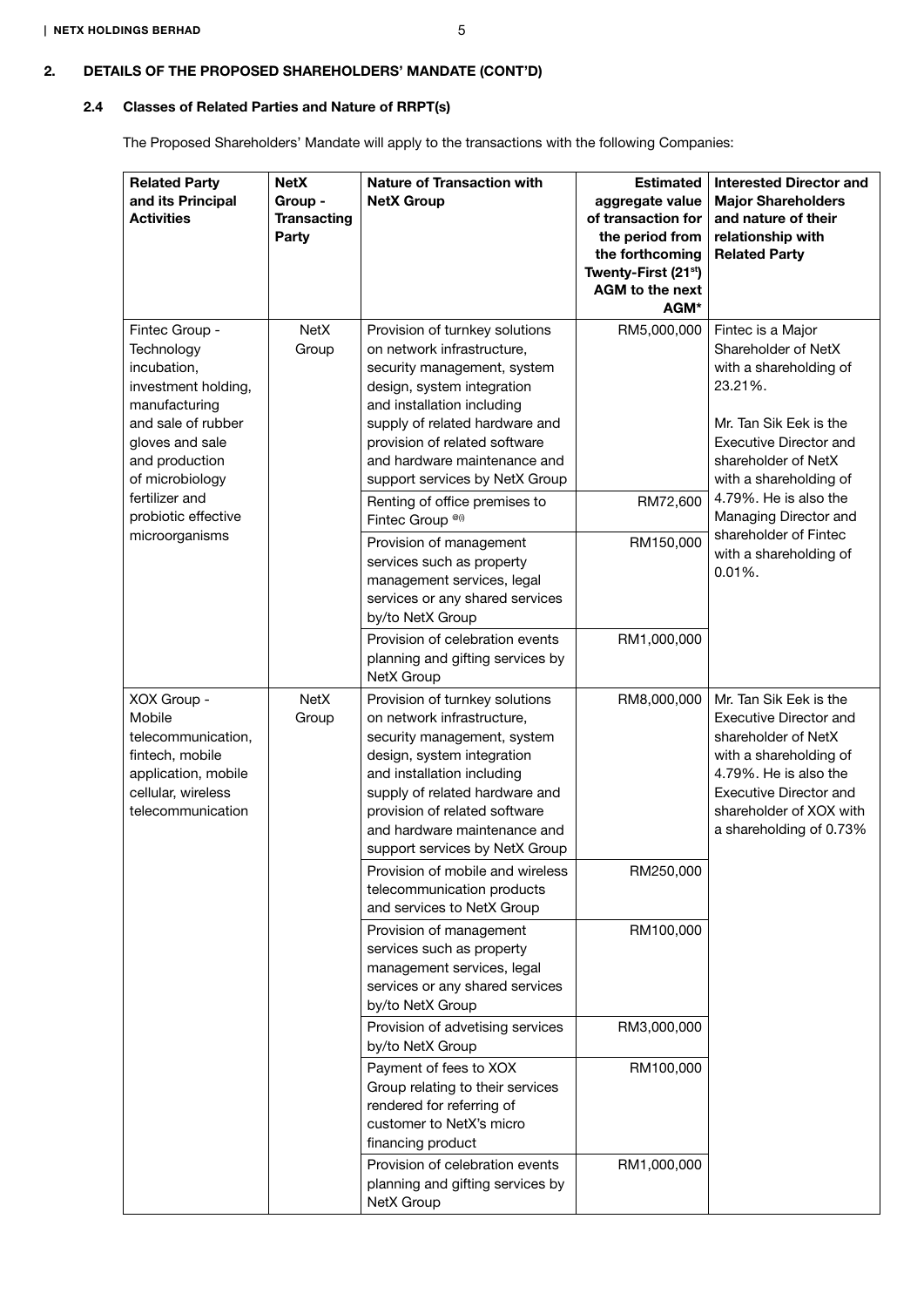| <b>Related Party</b><br>and its Principal<br><b>Activities</b>                                                                                                                    | <b>NetX</b><br>Group -<br><b>Transacting</b><br>Party | <b>Nature of Transaction with</b><br><b>NetX Group</b>                                                                                                                                                                                                                                          | <b>Estimated</b><br>aggregate value<br>of transaction for<br>the period from<br>the forthcoming<br>Twenty-First (21 <sup>st</sup> )<br><b>AGM to the next</b><br>AGM* | <b>Interested Director and</b><br><b>Major Shareholders</b><br>and nature of their<br>relationship with<br><b>Related Party</b>                                                                                           |  |  |
|-----------------------------------------------------------------------------------------------------------------------------------------------------------------------------------|-------------------------------------------------------|-------------------------------------------------------------------------------------------------------------------------------------------------------------------------------------------------------------------------------------------------------------------------------------------------|-----------------------------------------------------------------------------------------------------------------------------------------------------------------------|---------------------------------------------------------------------------------------------------------------------------------------------------------------------------------------------------------------------------|--|--|
| Mlabs Group -<br>Research and<br>development, trading<br>of multimedia video<br>conferencing system<br>and equipment,<br>e-Commerce,<br>kitchen appliances,<br>food and beverage, | <b>NetX</b><br>Group                                  | Provision of turnkey solutions<br>on network infrastructure,<br>security management, system<br>design, system integration and<br>installation including supply of<br>related hardware and provision<br>of related software and hardware<br>maintenance and support<br>services by/to NetX Group | RM8,000,000                                                                                                                                                           | NetX is a Major<br>Shareholder of Mlabs<br>with a shareholding of<br>23.0%.<br>Mr. Tan Sik Eek is the<br><b>Executive Director and</b><br>shareholder of NetX<br>with a shareholding of                                   |  |  |
| and film production                                                                                                                                                               |                                                       | Renting of office premises and/<br>or retail lots to Mlabs Group <sup>@(ii)</sup>                                                                                                                                                                                                               | RM200,000                                                                                                                                                             | 4.79%. He is also the<br><b>Executive Director and</b><br>shareholder of Mlabs<br>with a shareholding of<br>0.05%                                                                                                         |  |  |
|                                                                                                                                                                                   |                                                       | Provision of software<br>development and maintenance,<br>website maintenance, cloud<br>related services, video<br>conferencing services and<br>related products or services to<br>NetX Group                                                                                                    | RM5,000,000                                                                                                                                                           |                                                                                                                                                                                                                           |  |  |
|                                                                                                                                                                                   |                                                       | Provision of management<br>services such as property<br>management services, legal<br>services or any shared services<br>by/to NetX Group                                                                                                                                                       | RM200,000                                                                                                                                                             |                                                                                                                                                                                                                           |  |  |
|                                                                                                                                                                                   |                                                       | Provision of celebration events<br>planning and gifting services by<br>NetX Group                                                                                                                                                                                                               | RM1,000,000                                                                                                                                                           |                                                                                                                                                                                                                           |  |  |
| DGB Group -<br>Digital scan<br>equipment, courier<br>services, vending<br>machines, hotel<br>operator, software<br>customisation and<br>developments                              | <b>NetX</b><br>Group                                  | Provision of turnkey solutions<br>on network infrastructure,<br>security management, system<br>design, system integration<br>and installation including<br>supply of related hardware and<br>provision of related software<br>and hardware maintenance and<br>support services by NetX Group    | RM5,000,000                                                                                                                                                           | Mr. Tan Sik Eek is the<br><b>Executive Director and</b><br>shareholder of NetX<br>with a shareholding of<br>4.79%. He is also the<br><b>Executive Director and</b><br>shareholder of DGB with<br>a shareholding of 0.04%. |  |  |
|                                                                                                                                                                                   |                                                       | Renting of office premises and/<br>or retail lots to DGB Group <sup>@(ii)</sup>                                                                                                                                                                                                                 | RM200,000                                                                                                                                                             |                                                                                                                                                                                                                           |  |  |
|                                                                                                                                                                                   |                                                       | Provision of Master Merchant<br>services, mobile payment<br>solutions, mobile payment<br>software licensing and mobile<br>payment terminal by NetX Group                                                                                                                                        | RM300,000                                                                                                                                                             |                                                                                                                                                                                                                           |  |  |
|                                                                                                                                                                                   |                                                       | Provision of management<br>services such as property<br>management services, legal<br>services or any shared services<br>by/to NetX Group                                                                                                                                                       | RM200,000                                                                                                                                                             |                                                                                                                                                                                                                           |  |  |
|                                                                                                                                                                                   |                                                       | Provision of advetising services<br>by/to NetX Group                                                                                                                                                                                                                                            | RM8,000,000                                                                                                                                                           |                                                                                                                                                                                                                           |  |  |
|                                                                                                                                                                                   |                                                       | Provision of celebration events<br>planning and gifting services by<br>NetX Group                                                                                                                                                                                                               | RM2,000,000                                                                                                                                                           |                                                                                                                                                                                                                           |  |  |

# 2.4 Classes of Related Parties and Nature of RRPT(s) (Cont'd)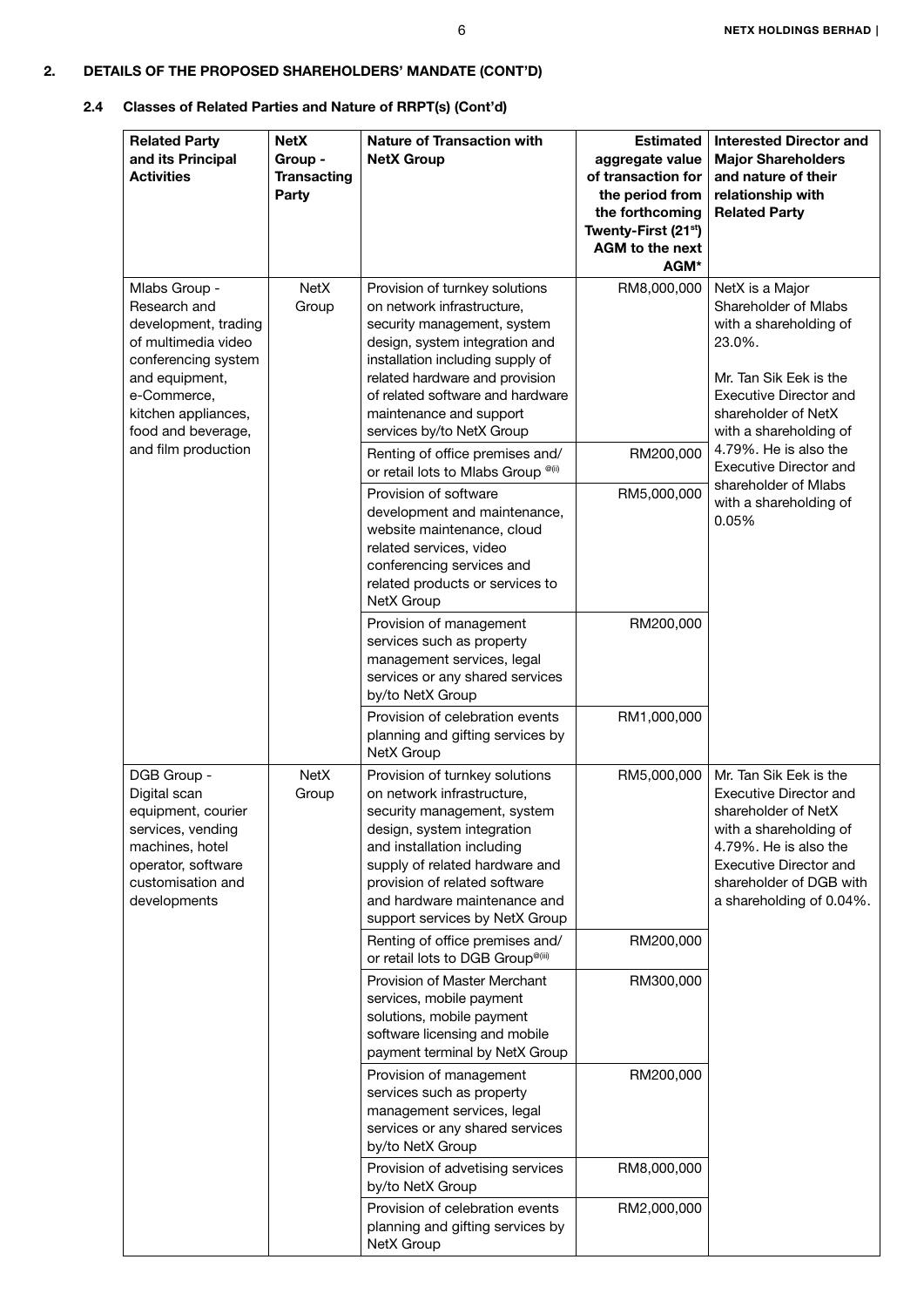### 2.4 Classes of Related Parties and Nature of RRPT(s) (Cont'd)

*Notes on Nature of Transaction:*

- *\* The estimated values are calculated based on the historical data and best estimates by the management. Accordingly, the actual value of the transaction may vary from the estimated value disclosed above and subject to changes.*
- *# As at LPD, NetX Group has yet to identify the types and location of the properties to be rented by NetX Group. Nevertheless, all the rental of properties, if any, shall be payable on an equal pro-rated monthly basis based on prevailing market value.*
- *@ As at LPD, the details of the offices or retails lots rented by NetX Group to the Related Parties are as follows of which the rental is payable on an equal pro-rated monthly basis:*

| <b>Notes</b> | <b>Description</b>                               | <b>Postal Address</b>                                                                                                | <b>Total Areas</b> | <b>Rental Value</b> | <b>Period of Tenancy</b>              | <b>Ownership</b>                                                         |
|--------------|--------------------------------------------------|----------------------------------------------------------------------------------------------------------------------|--------------------|---------------------|---------------------------------------|--------------------------------------------------------------------------|
|              |                                                  |                                                                                                                      | (Sq. Ft.)          | per Month           |                                       |                                                                          |
| (i)          | Level 3, 1-3<br>(Shop house/<br>Office Lot)      | 1-3, Street Wing, Sunsuria Avenue,<br>Persiaran Mahogani,<br>Kota Damansara, PJU 5,<br>47810 Petaling Jaya, Selangor | 1,506.94           | RM5,500.00          | 15 May 2020 to<br>14 May 2022         | Ariantec Sdn. Bhd.,<br>a wholly-owned<br>subsidiary of NetX              |
| (ii)         | Ground Floor, 1-G<br>(Shop house/<br>Office Lot) | 1-G, Street Wing, Sunsuria Avenue,<br>Persiaran Mahogani,<br>Kota Damansara, PJU 5,<br>47810 Petaling Jaya, Selangor | 2,185.07           | RM4,000.00          | 1 January 2021 to<br>31 December 2022 | Ariantec Sdn. Bhd.,<br>a wholly-owned<br>subsidiary of NetX              |
|              | Level 1, 1-1<br>(Shop house/<br>Office Lot)      | 1-1, Street Wing, Sunsuria Avenue,<br>Persiaran Mahogani,<br>Kota Damansara, PJU 5,<br>47810 Petaling Jaya, Selangor | 3,013.89           | RM1,000.00          | 1 May 2020 to<br>30 April 2022        | Ariantec Sdn. Bhd.,<br>a wholly-owned<br>subsidiary of NetX              |
|              | Level 2, 1-2<br>(Shop house/<br>Office Lot)      | 1-2, Street Wing, Sunsuria Avenue,<br>Persiaran Mahogani,<br>Kota Damansara, PJU 5,<br>47810 Petaling Jaya, Selangor | 1,506.95           | RM1,000.00          | 1 May 2020 to<br>30 April 2022        | Ariantec Sdn. Bhd.,<br>a wholly-owned<br>subsidiary of NetX              |
|              | Level 2, 1-2<br>(Shop house/<br>Office Lot)      | 1-2, Street Wing, Sunsuria Avenue,<br>Persiaran Mahogani,<br>Kota Damansara, PJU 5,<br>47810 Petaling Jaya, Selangor | 1,506.94           | RM2,500.00          | 1 November 2021<br>to 31 October 2022 | Ariantec Sdn. Bhd.,<br>a wholly-owned<br>subsidiary of NetX              |
|              | Level 3, 1-3<br>(Shop house/<br>Office Lot)      | 1-3, Street Wing, Sunsuria Avenue,<br>Persiaran Mahogani,<br>Kota Damansara, PJU 5,<br>47810 Petaling Jaya, Selangor | 1,506.95           | RM2,500.00          | 1 November 2021<br>to 31 October 2022 | Ariantec Sdn. Bhd.,<br>a wholly-owned<br>subsidiary of NetX              |
| (iii)        | Lot LG001A, Plaza<br>Sungei Wang<br>(Retail Lot) | Lot no. LG001A, Sungei Wang<br>Plaza, Jalan Sultan Ismail,<br>50250 Kuala Lumpur                                     | 657                | RM1,314.00          | 1 January 2022 to<br>30 June 2022     | Sungei Wang Plaza<br>Sdn. Bhd., a wholly-<br>owned subsidiary<br>of NetX |

*Save as disclosed above, NetX Group has yet to identify the types and location of any additional properties to be rented by/ to NetX Group. Nevertheless, all the rental of properties, if any, shall be payable on an equal pro-rated monthly basis based on prevailing market value.*

### 2.5 Amount Due and Owing Under Recurrent Related Party Transactions

As at LPD, there is no amount due and owing to NetX Group which has exceeded the credit term given arising from the RRPT(s) as per Section 2.4.

#### 2.6 Review Methods or Procedures for the Recurrent Related Party Transactions

NetX Group has established various methods and procedures to ensure the RRPT(s) are undertaken on transaction prices and on arms' length and on normal commercial terms, which are consistent with NetX Group's usual business practices and policies, on terms which are not more favourable to the Related Parties than those extended to the public and are not detrimental to the minority shareholders.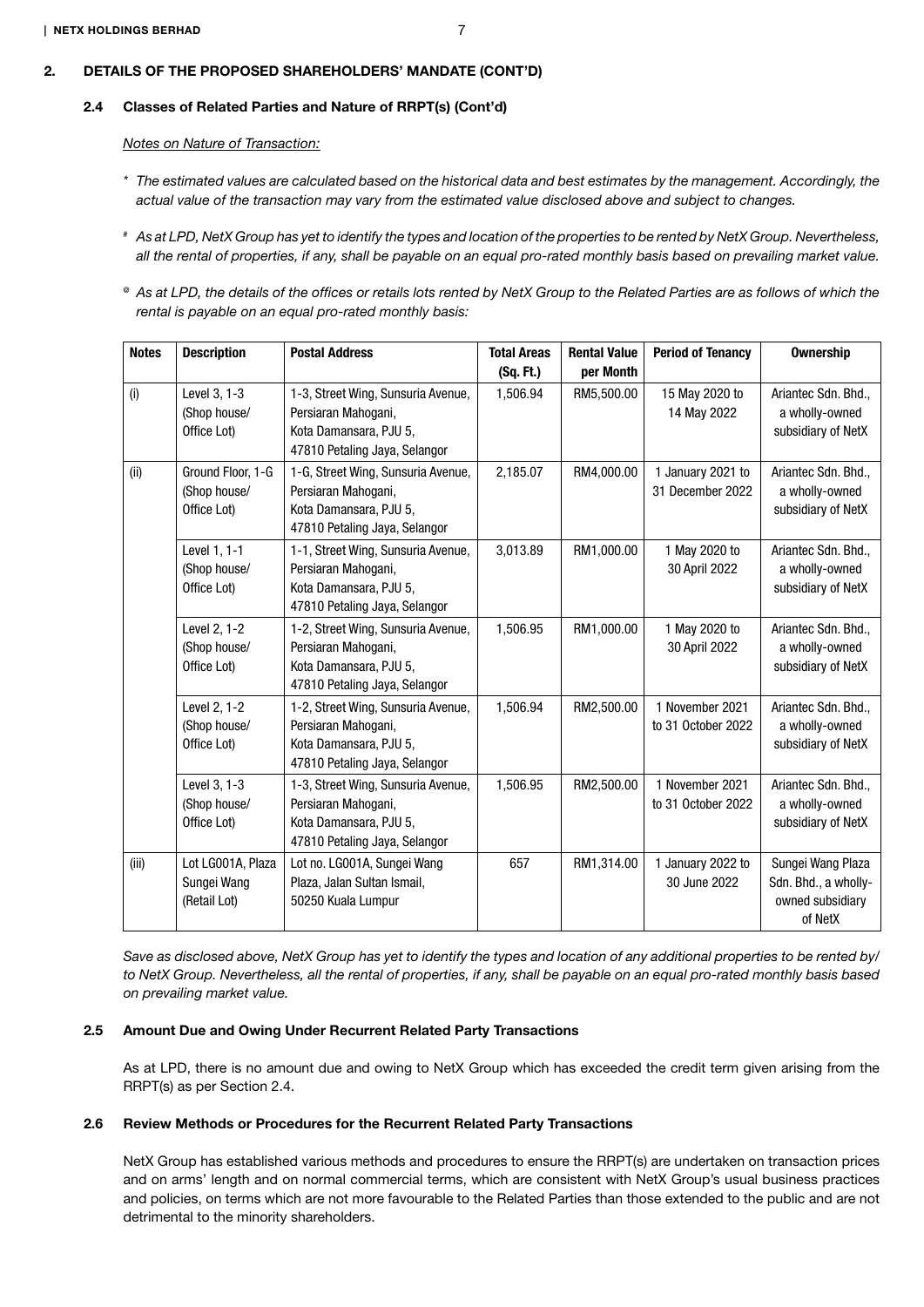#### 2.6 Review Methods or Procedures for the Recurrent Related Party Transactions (Cont'd)

The review and disclosure procedures are as follows:

- (a) the Related Parties, interested Directors and persons connected will be advised that they are subject to the shareholders' mandate and will also be advised of the review and disclosure procedures;
- (b) the transaction prices, terms and conditions which are market driven are to be determined at arms' length on a customer/supplier relationship basis at mutually agreed rates after due consideration of benefits to be derived from the transaction, under similar commercial terms for transactions with unrelated third parties, which depend on demand and supply, quality, level of service and other related factors;
- (c) some transactions may be on a cost recovery basis, being recovery of part of the costs for sharing or provision of some services or on a negotiated basis where both parties would contract on terms which are mutually acceptable and beneficial;
- (d) the management of the NetX Group is cognisant that, all RRPT(s) are required to be undertaken on an arm's length basis and on normal commercial terms. Where practicable and feasible, quotation and/or tenders will be obtained from at least 2 other contemporaneous transactions with unrelated third parties for similar products/services and/or quantities will be used as comparison, wherever possible, to determine whether the price and terms offered to/by the Related Parties are fair and reasonable and comparable to those offered to/by other unrelated third parties for the same or substantially similar type of products/services and/or quantities. Where it is impractical or impossible for quotes and/or tenders to be obtained from unrelated parties, or where there have not been any similar or substantially similar transactions between NetX Group and unrelated third parties, the terms of the transactions for the products or services will be in accordance with the usual business practices of the Group to ensure that the RRPTs is not detrimental to the NetX Group;
- (e) where RRPT(s) is one with a value equal to or in excess of RM1.0 million or 1% of the applicable percentage ratio as stated in the Listing Requirements (whichever is higher), it will be reviewed by the ARMC and recommended to be approved by the Board of Directors who has no interest in the transaction. Where the RRPT(s) is one with a value below RM1.0 million or 1% of the applicable percentage ratio as stated in the Listing Requirements (whichever is higher), it will be reviewed and approved by any 1 of the Executive Director or the Board members who has no interest in the transaction;
- (f) if a member of the Board or of the ARMC has an interest, as the case may be, he/she shall declare their interest in transaction and abstain from any decision making by the Board or ARMC in respect of the said transactions;
- (g) the ARMC shall amongst others, review any RRPT(s) and conflict of interest situation that may arise within the Group including any transaction procedures or course of conduct that raises questions of management integrity;
- (h) records will be maintained by the respective companies to capture all RRPT(s) which are entered pursuant to the shareholders' mandate;
- (i) the ARMC shall review on a quarterly basis any related party transaction that may arise within the Company or the Group to ensure that such transactions will be carried out at arm's length, on normal commercial terms, on terms not more favourable to the Related Parties than those generally available to the public and on terms not detrimental to the minority shareholders;
- (j) the Board and ARMC shall review the internal audit reports to ascertain that the guidelines and procedures to monitor RRPT(s) have been complied with; and
- (k) the Board shall have overall responsibility for the determination of the review procedures. If a member of the Board and ARMC has an interest in the transaction to be reviewed by the Board and ARMC, as the case may be, he will abstain from any decision making by the Board or ARMC in respect of the said transaction.

### 2.7 Statement by ARMC

The ARMC has the overall responsibility of determining whether the procedures for reviewing all RRPT(s) are appropriate. The ARMC will review and ascertain at least once a year whether the procedures established to monitor RRPT(s) have been complied with. If it is determined that the procedures stated in Section 2.6 are inadequate to ensure that (i) the RRPT(s) will be conducted at arms' length and on normal commercial terms and (ii) such transactions are not prejudicial to the interest of the shareholders, the Company will obtain a fresh shareholders' mandate based on the new procedures.

The ARMC will also have the discretion to request for limits to be imposed or for additional procedures to be followed if it considers such requests to be appropriate. In that event, such limits or procedures may be implemented without the approval of shareholders, provided that they are more stringent than the existing limits or procedures.

The ARMC will review the existing procedures and processes, on an annual basis and as and when required, to ensure that the RRPT(s) are at all times carried out on commercial terms consistent with the NetX Group's usual business practices and policies.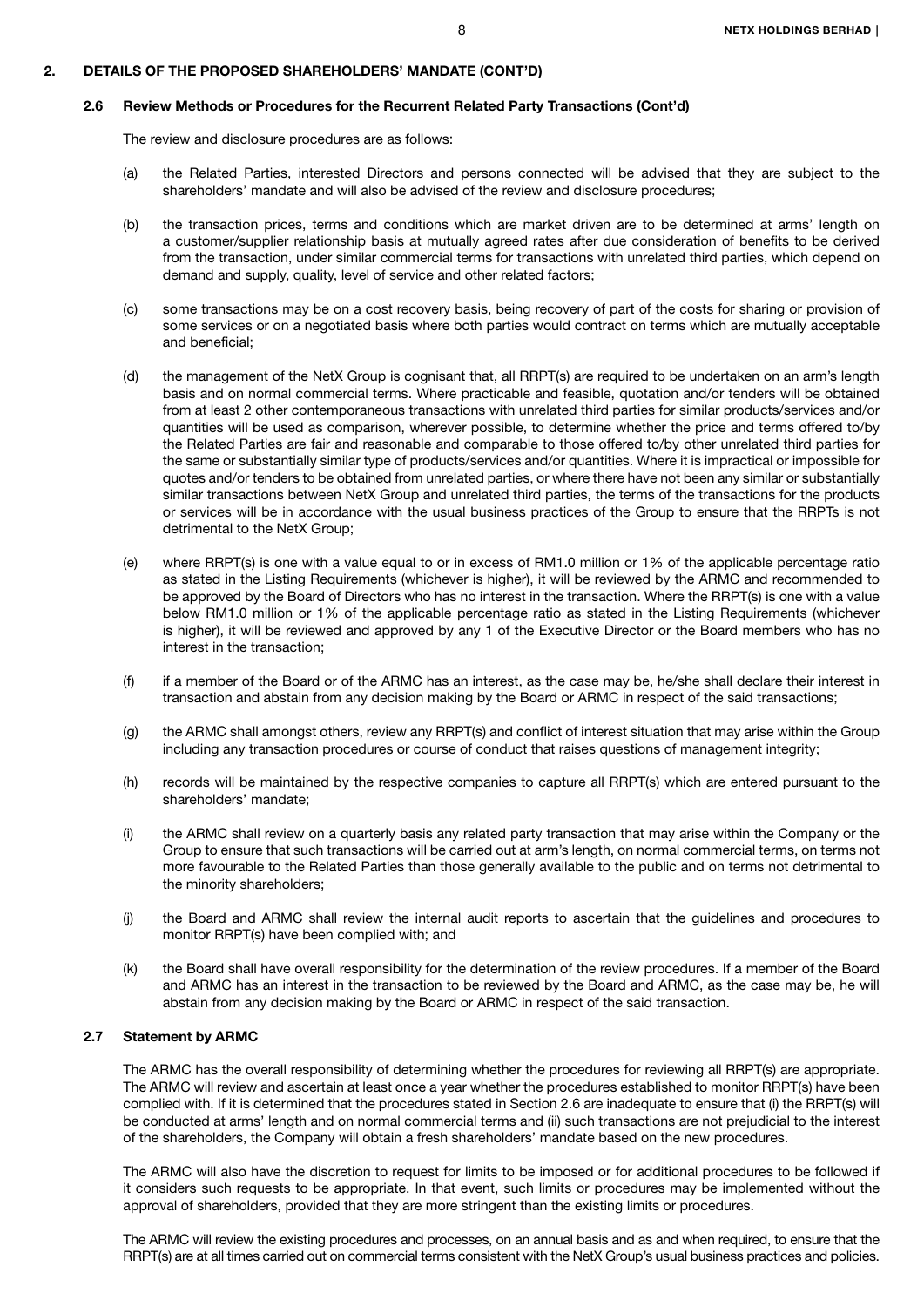#### 2.7 Statement by ARMC (Cont'd)

The ARMC of the Company has reviewed the above procedures and is satisfied that the said procedures are adequate to monitor, track and identify RRPT(s) in a timely and orderly manner and are sufficient to ensure that the RRPT(s) will be carried out on commercial terms consistent with the NetX Group's usual business practices and policies and on terms not more favourable to the Related Parties than those generally available to and/or from the public, where applicable, and are not, in the Company's opinion, detrimental to the minority shareholders. Any member of the ARMC who is interested in any transaction shall abstain from reviewing and deliberating on such transaction.

#### 2.8 Disclosure of Recurrent Related Party Transactions

Disclosure will be made in the annual report of the Company in accordance with Rule 3.1.5 of Guidance Note 8 of the Listing Requirements, which requires a breakdown of the aggregate value of the RRPT(s) entered into during the financial year based on the following information:

- (a) the type of the RRPT(s) made; and
- (b) the names of the Related Parties involved in each type of the RRPT(s) made and their relationships with NetX Group.

The above disclosure will be made in the Company's annual report for each subsequent financial year after the Proposed Shareholders' Mandate had been obtained.

### 3. RATIONALE FOR THE PROPOSED SHAREHOLDERS' MANDATE

The Proposed Shareholders' Mandate will enable the NetX Group to carry out RRPT(s) necessary for the Group's day-to-day operations, which are time sensitive in nature, and will eliminate the need to announce and convene separate general meetings (if applicable) from time to time to seek shareholders' mandate for such transaction. This will substantially reduce the expenses, time and other resources associated with the convening of general meetings on an ad hoc basis, improve administrative efficiency and allow financial and manpower resources to be channelled towards attaining other corporate objectives.

The RRPT(s) carried out within the NetX Group creates mutual benefits for the companies in the Group, such as expediency and increased efficiency necessary for day-to-day operations.

In addition, the RRPT(s) are intended to meet the business needs of the Group on the best possible terms. By transacting with the Related Parties, the Group would have an advantage of familiarity with the background and management of the Related Parties, thus enabling more informed commercial decisions to be made. In most dealings with the Related Parties, the Group and the Related Parties have close co-operation and a good understanding of each other's business needs thus providing a platform where all parties can benefit from conducting the RRPT(s).

### 4. EFFECTS OF THE PROPOSED SHAREHOLDERS' MANDATE

The Proposed Shareholders' Mandate will not have any material effect on the share capital of the Company as well as the consolidated NA, gearing, EPS and the shareholdings of the Substantial Shareholders of NetX.

### 5. INTEREST OF DIRECTORS / MAJOR SHAREHOLDERS

As at LPD, the direct and indirect interests of the Directors and/or Major Shareholders of NetX who are interested and/or do not consider themselves independent in the RRPT(s) are as follows:

|                                      | <b>Direct</b>                |               | <b>Indirect</b>              |       |
|--------------------------------------|------------------------------|---------------|------------------------------|-------|
|                                      | No. of<br><b>NetX Shares</b> | $\frac{0}{0}$ | No. of<br><b>NetX Shares</b> | %     |
| <b>Directors</b>                     |                              |               |                              |       |
| Tan Sik Eek                          | 40,000,000                   | 4.79          | -                            |       |
| <b>Major Shareholders</b>            |                              |               |                              |       |
| Fintec Global Berhad                 | -                            | ۰             | 193,990,000(a)               | 23.21 |
| Fintec Global Limited <sup>(b)</sup> | 193,990,000                  | 23.21         | -                            |       |

Notes:

*(b) Fintec Global Limited is a subsidiary of Fintec Global Berhad.* 

*<sup>(</sup>a) Deemed interested by virtue of its interest in Fintec Global Limited pursuant to Section 8 of the Act.*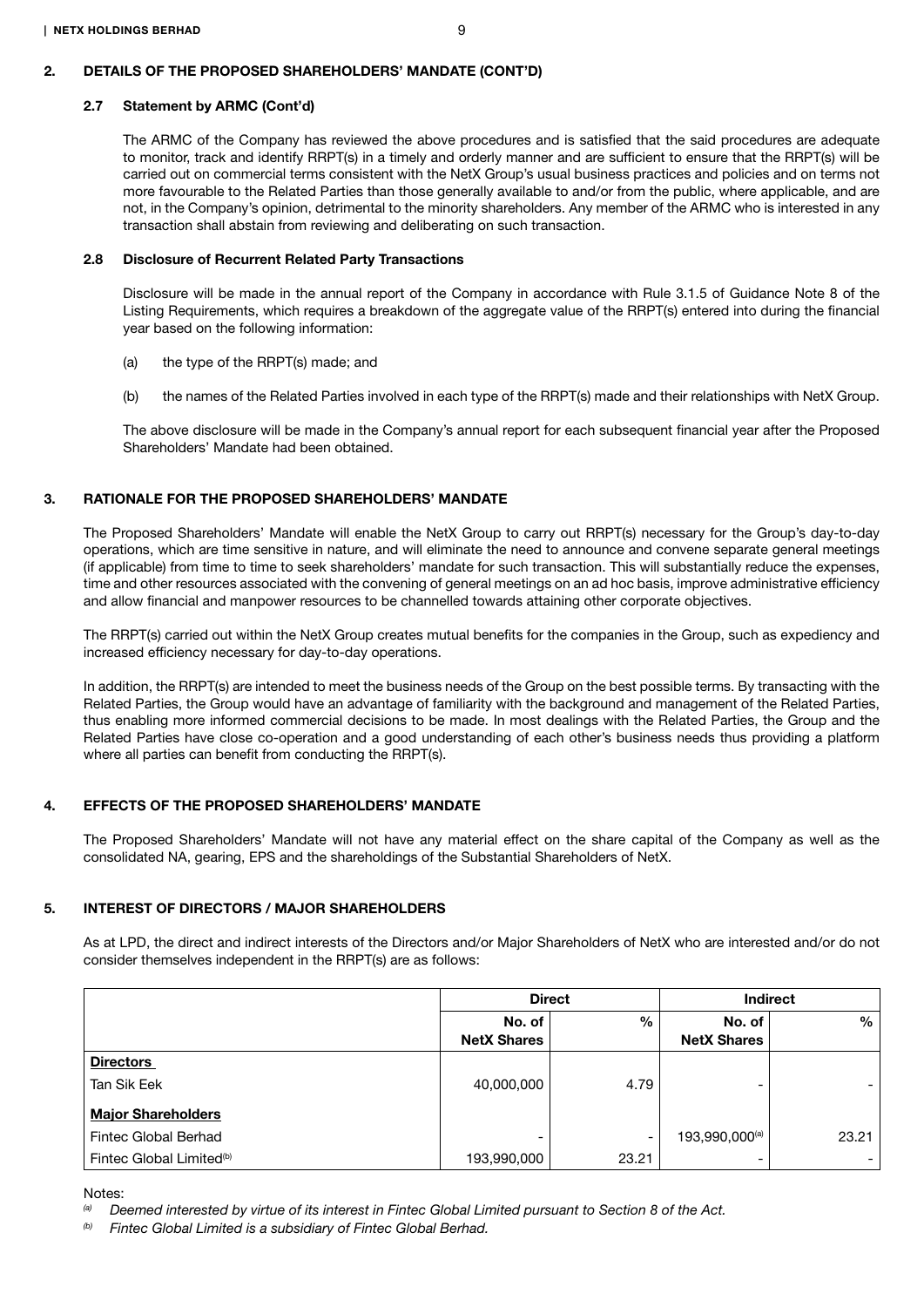# 5. INTEREST OF DIRECTORS / MAJOR SHAREHOLDERS (CONT'D)

Accordingly, Mr. Tan Sik Eek ("Interested Director") had abstained and will continue to abstain from all deliberations and voting on matters relating to the Proposed Shareholders' Mandate at Board meetings and will abstain from voting in respect of his direct and/or indirect shareholdings in NetX at the forthcoming AGM on the resolution pertaining to the Proposed Shareholders' Mandate.

Fintec and Fintec Global Limited (collectively as "Interested Major Shareholders"), will abstain from voting in respect of its direct and/or indirect shareholdings in NetX at the forthcoming AGM on the resolution pertaining to the Proposed Shareholders' Mandate.

The above Interested Director and Interested Major Shareholders has undertaken that they shall ensure that persons connected to them will abstain from voting in respect of their direct and/or indirect shareholdings on the resolution, deliberating or approving the Proposed Shareholders' Mandate at the forthcoming AGM.

Save as disclosed above, none of the other Directors and/or Major Shareholders or persons connected with Directors and/or Major Shareholders of NetX have any interest, directly or indirectly in the Proposed Shareholders' Mandate.

# 6. APPROVALS REQUIRED

The Proposed Shareholders' Mandate is conditional upon the approval of the shareholders of the Company being obtained at the forthcoming Twenty-First (21<sup>st</sup>) AGM to be convened.

# 7. DIRECTORS' RECOMMENDATION

The Directors of NetX (save for Mr. Tan Sik Eek) having considered all aspects of the Proposed Shareholders' Mandate and after careful deliberation, are of the opinion that the Proposed Shareholders' Mandate is in the best interest of the Company and accordingly, the Board (save for Mr. Tan Sik Eek) recommended that the shareholders of NetX vote in favour of the ordinary resolution pertaining to the Proposed Shareholders' Mandate to be tabled at the forthcoming Twenty-First (21<sup>st</sup>) AGM of the Company.

# 8. ANNUAL GENERAL MEETING

The ordinary resolution to vote on the Proposed Shareholders' Mandate is set out in the Notice of Twenty-First (21<sup>st</sup>) AGM contained in 2021 Annual Report of the Company. The Twenty-First (21<sup>st</sup>) AGM will be conducted on a fully virtual basis from the Broadcast Venue at Level 4, Menara Lien Hoe, No. 8, Persiaran Tropicana, Tropicana Golf & Country Resort, 47410 Petaling Jaya, Selangor Darul Ehsan on Tuesday, 17 May 2022 at 10.00 a.m. The Notice of the Twenty-First (21<sup>st</sup>) AGM, together with the Proxy Form, are set out in the 2021 Annual Report of the Company, which is dispatched together with this Circular.

If you are unable to attend and vote in person at the AGM, you are requested to complete, sign and return the Form of Proxy enclosed in the 2021 Annual Report in accordance with the instructions printed therein as soon as possible so as to arrive at the Share Registrar Office of the Company, ShareWorks Sdn. Bhd., at No. 2-1, Jalan Sri Hartamas 8, Sri Hartamas, 50480 Kuala Lumpur or via facsimile no. 03-6201 3121 or via e-mail at ir@shareworks.com.my, not less than 48 hours before the time appointed for holding the AGM or adjourned meeting at which the person named in the instrument, proposes to vote or, in the case of a poll, not less than 24 hours before the time appointed for the taking of the poll. The lodging of the Form of Proxy will not preclude you from attending the AGM and voting in person should you subsequently wish to do so.

# 9. FURTHER INFORMATION

Shareholders are requested to refer to Appendix I contained in this Circular for further information.

Yours faithfully For and on behalf of the Board NETX HOLDINGS BERHAD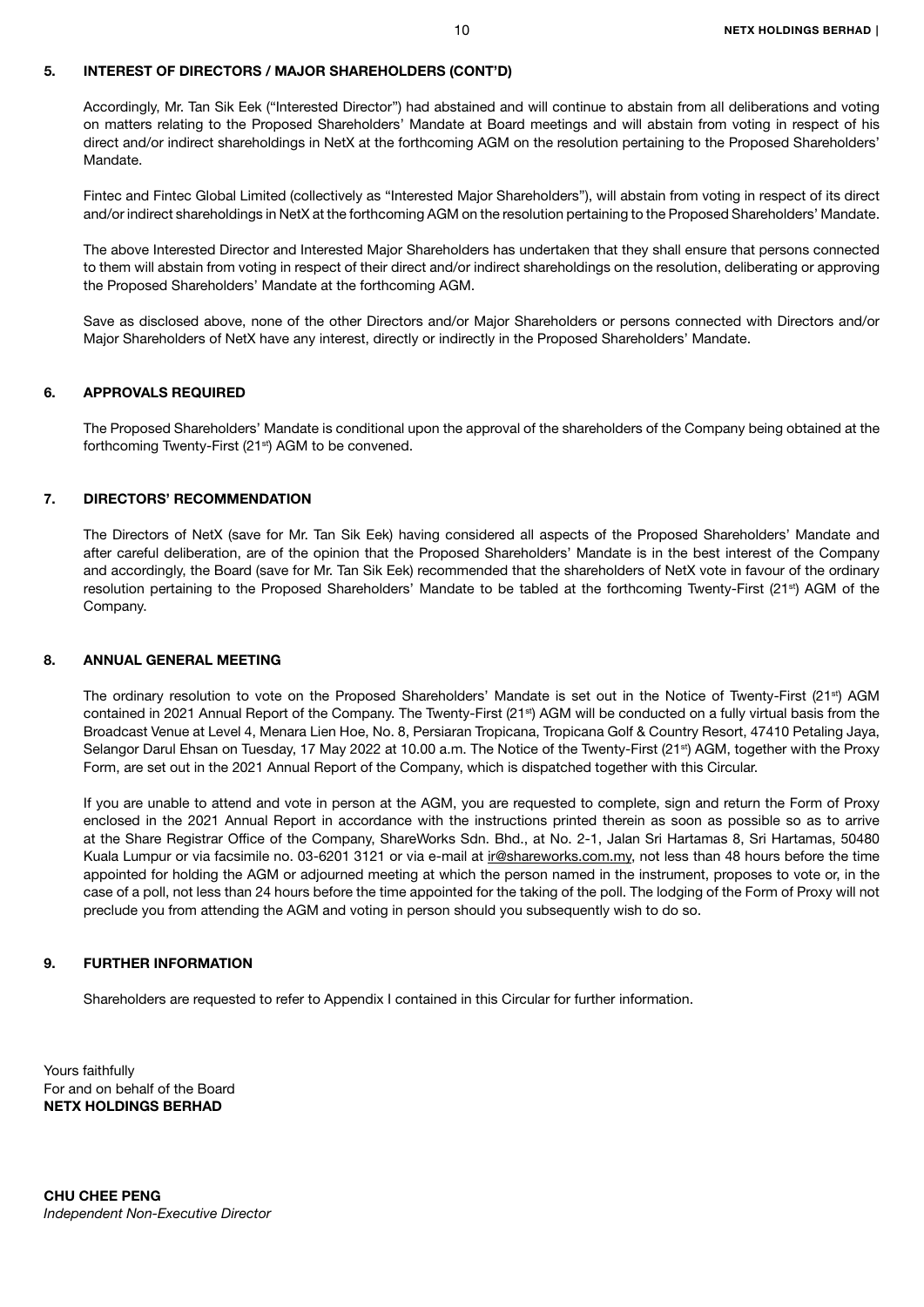### APPENDIX I – FURTHER INFORMATION

# 1. DIRECTORS' RESPONSIBILITY STATEMENT

This Circular has been seen and approved by the Directors of NetX who individually and collectively accept full responsibility for the accuracy of the information contained in this Circular and confirm that after making all reasonable enquiries and to the best of their knowledge and belief, there are no other facts the omission of which would make any statement herein misleading or incorrect.

# 2. MATERIAL CONTRACTS

Save as disclosed below, neither NetX nor its subsidiaries have entered into any contract which is or may be material (not being contracts entered into in the ordinary course of business of the Company or any of its subsidiaries), during the 2 years immediately preceding the date of this Circular:

- (a) On 14 December 2020, GEM Pay Sdn. Bhd. ("GEM Pay"), a subsidiary of the NetX, has entered into a Sale and Purchase of Shares Agreement with Mr Foo Jee Hai ("Vendor") for the proposed acquisition of 1,800,000 ordinary shares in eMicro Capital (M) Sdn. Bhd. ("eMicro"), representing 60% of the total issued and paid-up share capital of Emicro from the Vendor for a total consideration of RM720,000.00 only. The said transaction has deemed completed on 20 January 2021.
- (b) On 14 December 2020, GEM Pay has entered into a Shares Subscription Agreement ("SSA") with eMicro for the subscription of up to 3,000,000 Redeemable Convertible Preference Share ("RCPS") in eMicro at the issue price of RM1.00 per RCPS in multiple tranches for a total consideration of RM3,000,000 only in accordance to the timeline and amount as stipulated in the SSA. As of LPD, GEM Pay had completed the subscription of 3,000,000 RCPS in eMicro pursuant to the SSA.
- (c) On 3 September 2021, NetX has entered into 2 separate share sale agreements for the following :
	- i) Proposed acquisition of 1,000 ordinary shares and 9,800,000 irredeemable convertible preference shares in Sungei Wang Plaza Sdn. Bhd. ("SWP"), representing 100% equity interest in SWP, at a total cash consideration of RM10.00 only pursuant to a Share Sale Agreement entered with Sungei Wang Group Sdn. Bhd.; and
	- ii) Proposed acquisition of 60,002 ordinary shares in Sungei Holdings Sdn Bhd ("SWH"), representing 100% equity interest in SWH and 23,342,574 new ordinary shares to be issued by SWH to Mr. Tan Peng Koon, at a total cash consideration of RM10.00 only pursuant to a Share Sale Agreement entered with Mr. Tan Peng Koon and Mr. Chew Hui Khuan, respectively.

The above transactions were deemed completed on 1 October 2021.

# 3. MATERIAL LITIGATION, CLAIMS AND ARBITRATION

As at the LPD, the Board confirmed that neither the Company nor its subsidiaries are engaged in any material litigation, claim or arbitration, either as plaintiff or defendant, which has or would have a material and adverse effect on the financial position or financial performance of the Group and the Board confirmed that there are no proceedings pending or threatened against the Group or of any facts likely to give rise to any proceedings which may materially and adversely affect the financial position or financial performance of the Group.

# 4. MATERIAL COMMITMENTS AND CONTINGENT LIABILITIES

## 4.1 Material Commitments

As at the LPD, the Board confirmed that there are no material commitments incurred or known to be incurred by the Group.

# 4.2 Material Contingent Liabilities

As at the LPD, the Board confirmed that there are no contingent liabilities incurred or known to be incurred by the Group which, upon becoming due or enforceable, may have a material impact on the financial position or financial performance of the Group.

# 5. DOCUMENTS AVAILABLE FOR INSPECTION

Copies of the following documents are available for inspection at the registered office of the Company at 22-09, Menara 1MK, No. 1 Jalan Kiara, Mont Kiara, 50480 Kuala Lumpur during normal business hours from Monday to Friday (except public holidays) following the date of this Circular up to and including the date of the Twenty-First ( $21<sup>st</sup>$ ) AGM:

- (a) The Constitution of NetX;
- (b) The material contracts referred in Section 2 of this Appendix I; and
- (c) The audited financial statements of NetX Group for the financial year ended 30 November 2020 and 30 November 2021.